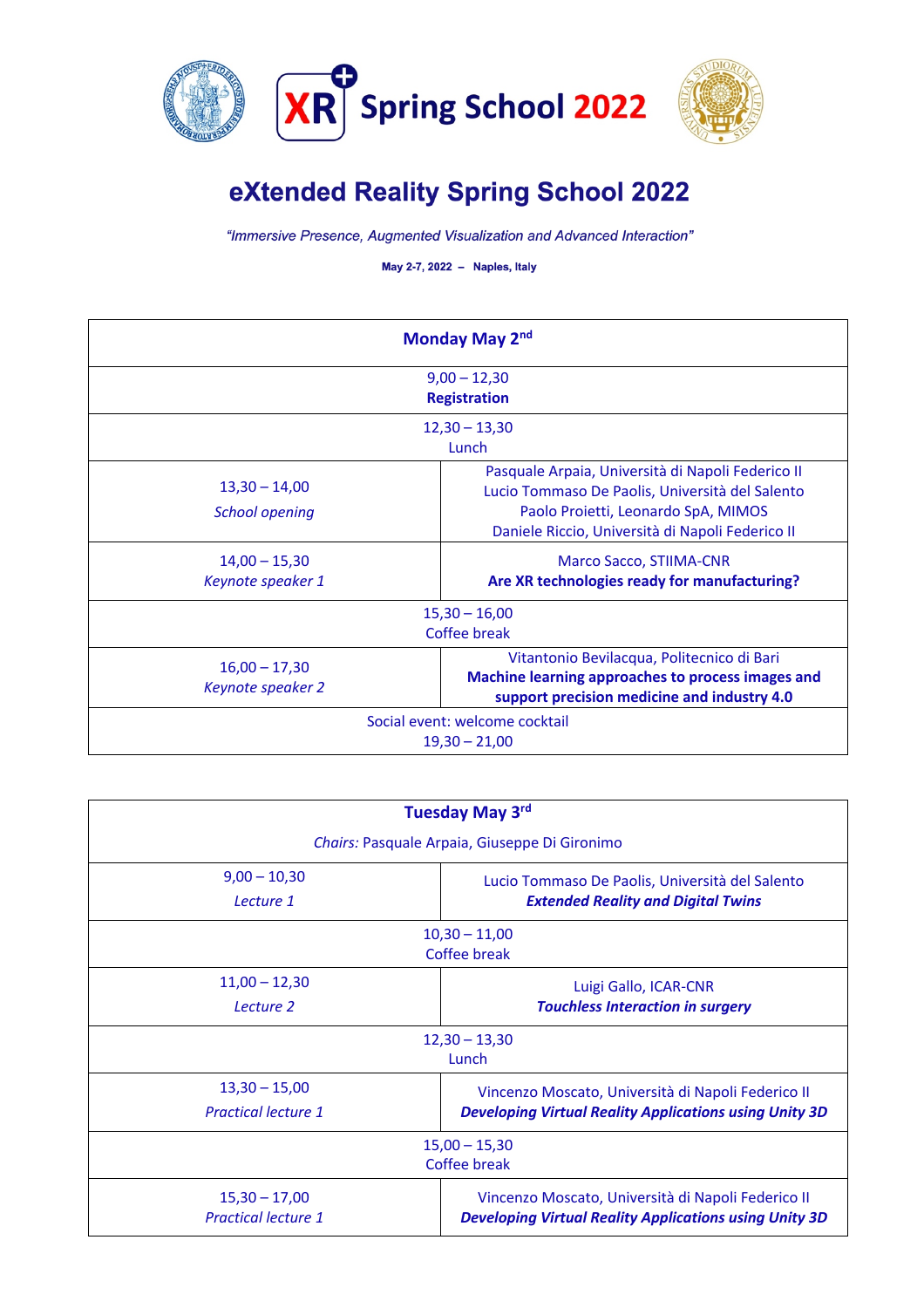| <b>Wednesday May 4th</b>                      |                                                                                                                     |  |
|-----------------------------------------------|---------------------------------------------------------------------------------------------------------------------|--|
| Chair: Lucio Tommaso De Paolis                |                                                                                                                     |  |
| $9,00 - 10,30$                                | Monica Bordegoni, Politecnico di Milano                                                                             |  |
| Lecture 3                                     | <b>Multisensory user experience</b>                                                                                 |  |
| $10,30 - 11,00$<br>Coffee break               |                                                                                                                     |  |
| $11,00 - 12,30$                               | Giuseppe Di Gironimo, Università di Napoli Federico II                                                              |  |
| Lecture 4                                     | <b>Virtual Reality applications in industrial engineering</b>                                                       |  |
|                                               | $12,30 - 13,30$                                                                                                     |  |
| Lunch                                         |                                                                                                                     |  |
| $13,30 - 15,00$                               | Salvatore Gerbino, Università della Campania                                                                        |  |
| <b>Practical lecture 2</b>                    | Cross Reality application for training in the perception of<br>risk in the operating room                           |  |
| $15,00 - 15,30$                               |                                                                                                                     |  |
| Coffee break                                  |                                                                                                                     |  |
| $15,30 - 17,00$<br><b>Practical lecture 2</b> | Domenico Coccorese, Università di Napoli Federico II<br><b>Developing Augmented Reality Applications for mobile</b> |  |
|                                               | using Unity 3D                                                                                                      |  |
| $20,30 - 22,30$                               |                                                                                                                     |  |
| Social event: pizza party                     |                                                                                                                     |  |

| Thursday May 5 <sup>th</sup>                  |                                                                                                                   |  |
|-----------------------------------------------|-------------------------------------------------------------------------------------------------------------------|--|
| <i>Chair:</i> Lucio Tommaso De Paolis         |                                                                                                                   |  |
| $9,00 - 10,30$<br>Lecture 5                   | Vincenzo Ferrari, EndoCAS Center<br><b>Wearable Augmented Reality Displays to guide manual</b><br>precision tasks |  |
| $10,30 - 11,00$<br><b>Coffee break</b>        |                                                                                                                   |  |
| $11,00 - 12,30$<br>Lecture 6                  | Mariolino De Cecco, Università di Trento<br>eXtended Reality for clinical eye augmentation                        |  |
| $12,30 - 13,30$<br>Lunch                      |                                                                                                                   |  |
| $13,30 - 15,00$<br><b>Project preparation</b> |                                                                                                                   |  |
| $15,00 - 15,30$<br><b>Coffee break</b>        |                                                                                                                   |  |
| $15,30 - 17,00$<br><b>Project preparation</b> |                                                                                                                   |  |